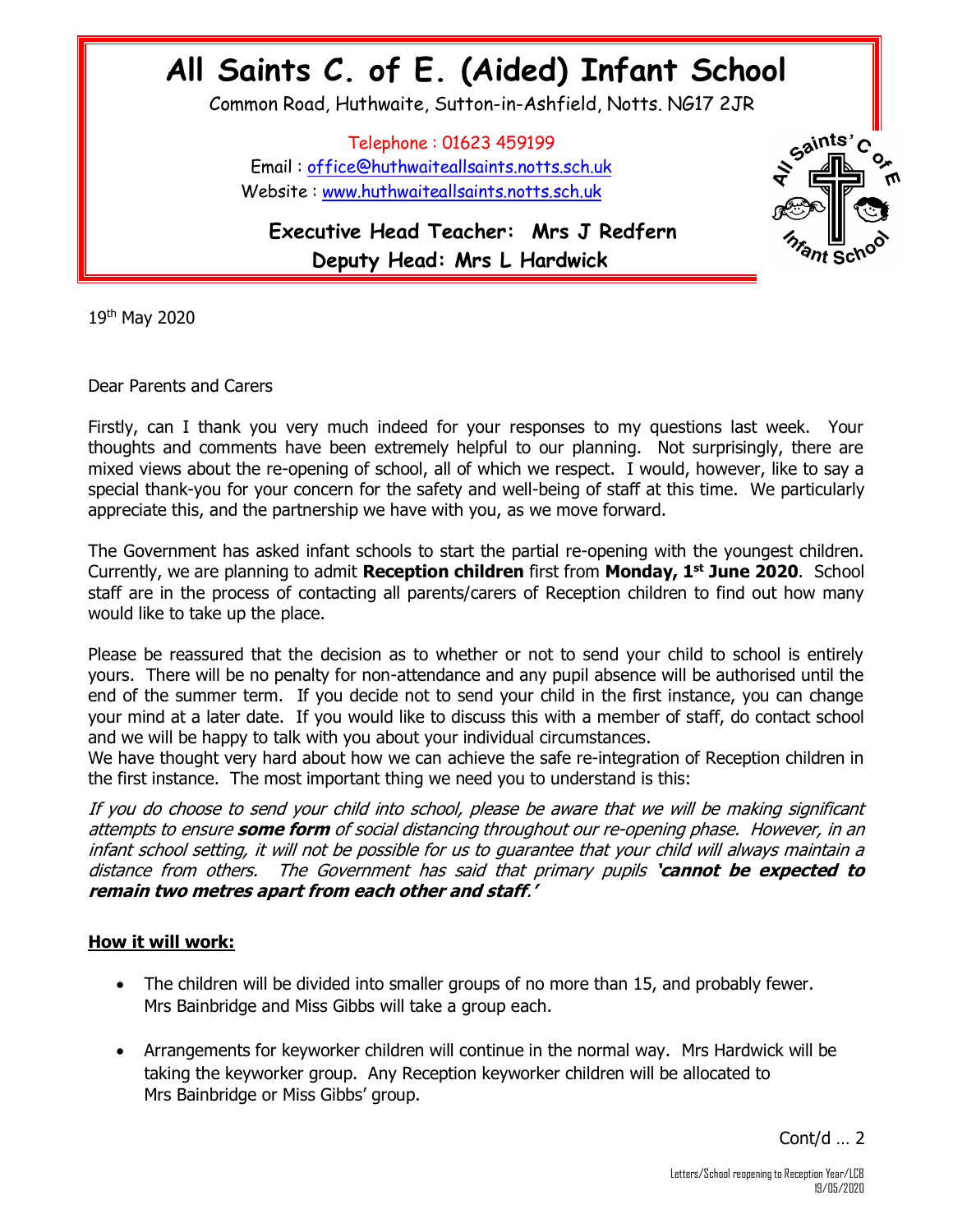- Each group will each be based in a different classroom and we will endeavour to form a protective 'bubble' around them. They will have staggered entry and exit times. They will remain in their group all day and there will be no mixing with children in other groups.
- Reception children will be able to attend school from **Monday to Thursday**. On Fridays, the school will be deep-cleaned. Keyworker children will be able to attend school on Fridays.
- Children will wash their hands regularly throughout the day. Hand gel will also be available.
- Staff will use personal protective equipment as appropriate (PPE). Aprons, gloves and face masks will be available to them. Staff have made some brightly coloured, fabric face masks for the children, should you want them to wear them.
- Break times and access to outdoor space through the day will be staggered to create distancing between groups when they are outside.
- Children will eat lunches in the dining area maintaining social distancing rules.
- There will be no whole-school Collective Worship or gatherings.
- Cleaning arrangements have been enhanced. The staff team will be regularly cleaning throughout the day. The caretaker will be cleaning twice a day and undertaking regular deep cleans of priority areas.
- Classroom doors will be propped open (where safe to do so) to limit the use of door handles and aid ventilation.
- Where possible, stationery and other equipment in classrooms will not be shared. Shared materials and surfaces will be cleaned and disinfected frequently.
- After-School Clubs will not be running.
- We will not be using supply agency staff to cover any staff absence. Our existing staff members will be re-allocated if possible.
- A 'recovery curriculum' will be delivered which will focus on Personal, Social and Health Education. We know that the last few weeks have been very unsettling for many children and they will need time to adapt to school life once again. We have planned a wide range of wellbeing activities, such as singing and making music, painting and drawing, playing games and taking part in relaxation activities. Children will be allowed to play.
- Reading folders will not be sent home to prevent any cross-contamination. **We strongly recommend that your child has a school lunch to avoid the need to bring lunch boxes to school.**

Cont/d … 3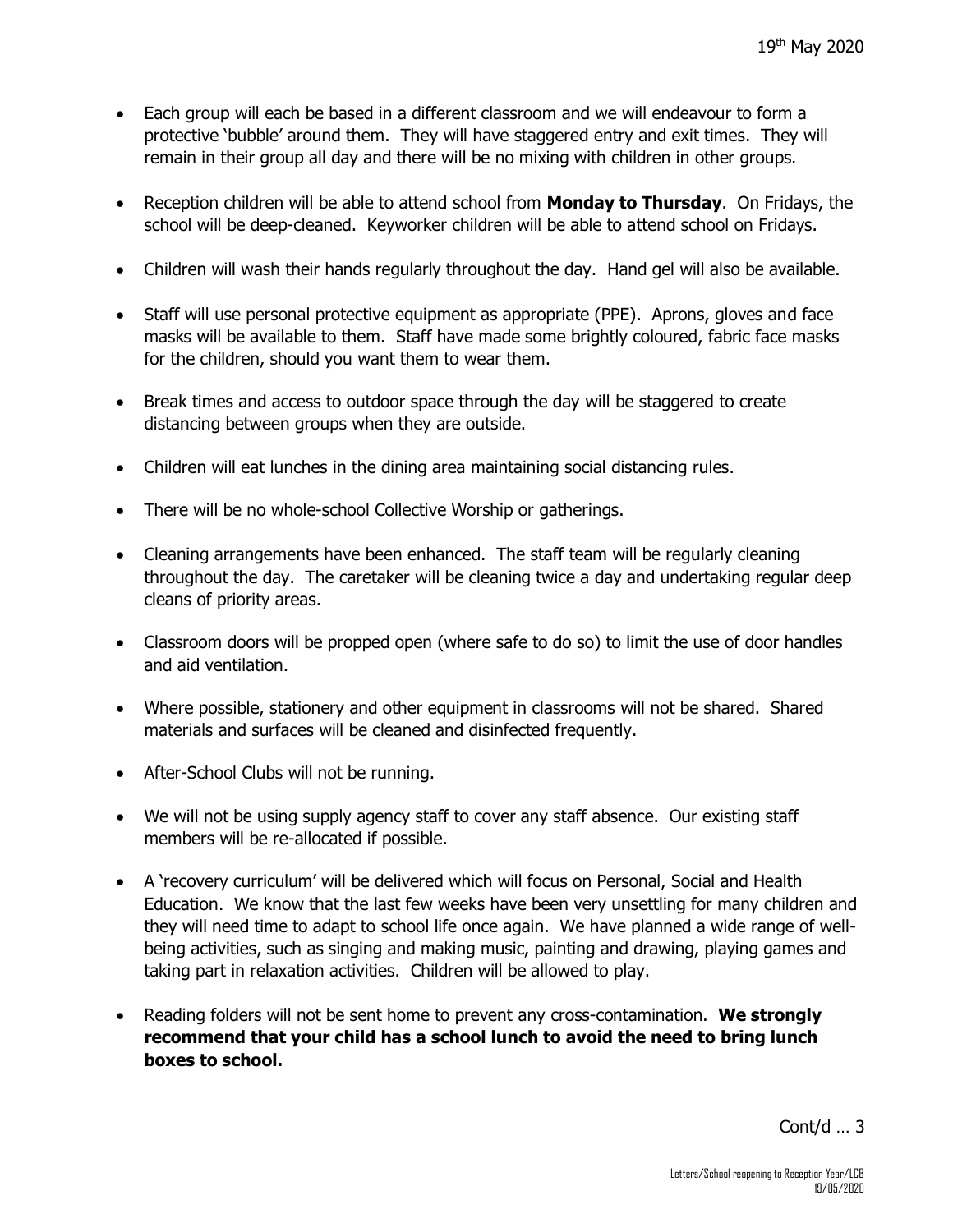• Senior staff who work between the two infant schools in our collaboration will be based on one site to avoid cross-contamination. Mrs Taylor will be based at Selston and I will be based at All Saints. Any Selston parent/carer who needs to contact me can continue to do so through the Selston school office.

## **Health/Medical Guidance**

- Temperature checks will be carried out at the start of the day for all staff and children entering the building.
- If your child begins to display symptoms of the virus, you will be contacted to collect her/him from school immediately. Testing will be available for children displaying symptoms (and their families) when schools re-open. We are told that 'track and trace' methods will also be used.
- If the test has a positive result, your child must self-isolate for 7 days and the rest of your household must self-isolate for 14 days. The rest of your child's class group will also be sent home to self-isolate for 14 days.
- If the test has a negative result, your child can return to school and the rest of your household can end self-isolation.
- Children and families classed as being 'clinically vulnerable' due to pre-existing medical conditions have been advised to shield. This includes any parent who is pregnant. This means we will not be permitting these children, or any of their siblings, into school until the guidance states otherwise.
- If anyone in your household develops a fever or new continuous cough, you are advised to follow the Covid-19 guidance for households: <https://www.gov.uk/government/publications/covid-19-stay-at-home-guidance>
- Any child who is unwell for any reason, however minor, must stay at home until they are completely well. Any child requiring Calpol, Ibuprofen or antibiotics must stay at home until they no longer need the medication. Children will be able to use inhalers in school.

### **Parent/Carer Information**

- We ask that only one parent/carer accompanies each child to school and that parents/carers do not gather at the entrance gates or in groups on the playground.
- Parents/carers will **not** be able to enter the school building, unless they have a pre-arranged appointment, so we ask that any communication with school continues to be via e-mail to the school office [\(office@huthwaiteallsaints.notts.sch.uk\)](mailto:office@huthwaiteallsaints.notts.sch.uk) or by telephone.

Cont/d … 4